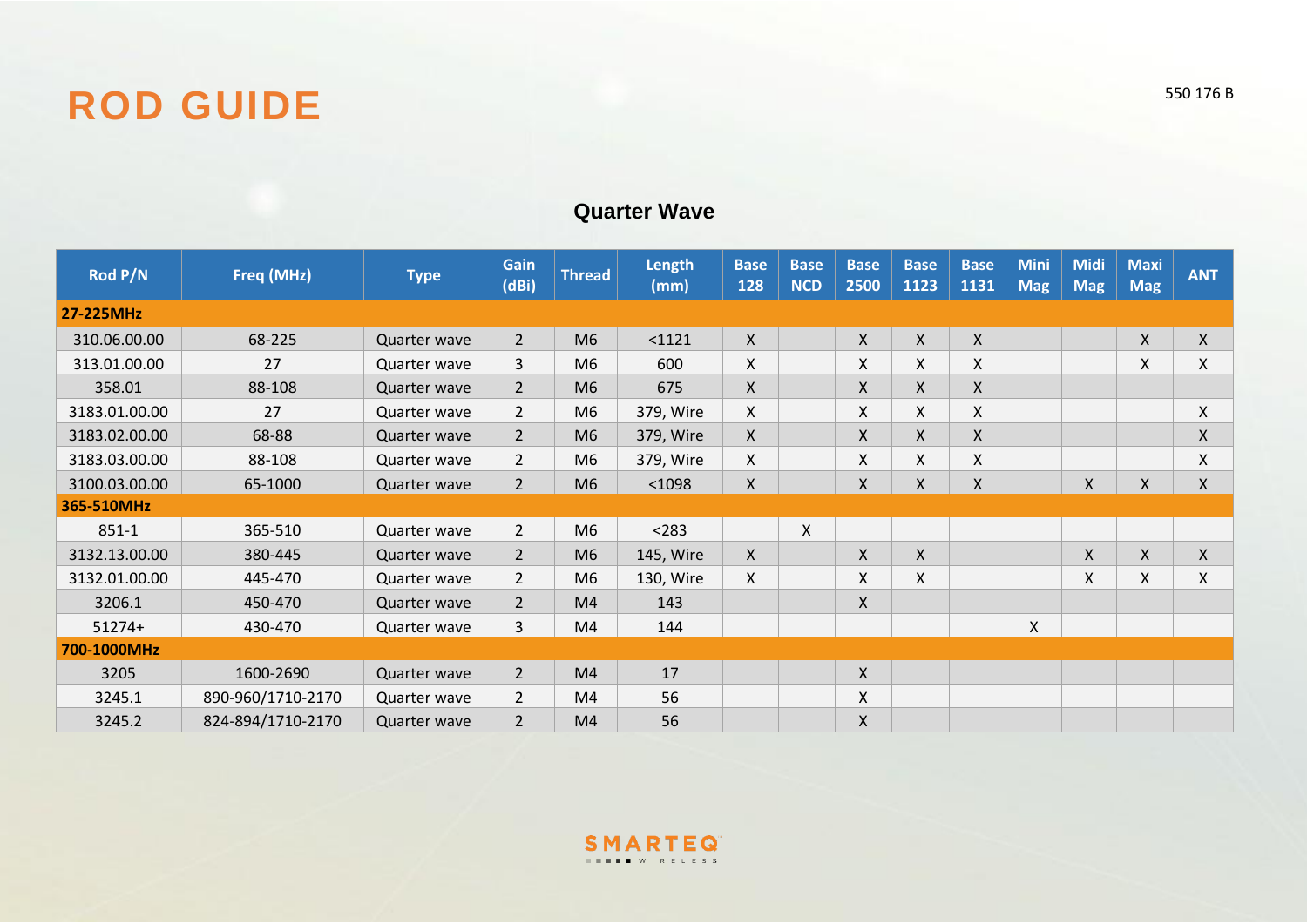## ROD GUIDE 550 176 B

## **Colinear**

| Rod P/N       | Freq (MHz) | <b>Type</b> | <b>Gain</b><br>(dBi) | <b>Thread</b>  | <b>Length</b><br>(mm) | <b>Base</b><br>128 | <b>Base</b><br><b>NCD</b> | <b>Base</b><br>2500 | <b>Base</b><br>1123 | <b>Base</b><br>1131 | <b>Mini</b><br><b>Mag</b> | <b>Midi</b><br><b>Mag</b> | <b>Maxi</b><br><b>Mag</b> | <b>ANT</b> |
|---------------|------------|-------------|----------------------|----------------|-----------------------|--------------------|---------------------------|---------------------|---------------------|---------------------|---------------------------|---------------------------|---------------------------|------------|
| 27-225MHz     |            |             |                      |                |                       |                    |                           |                     |                     |                     |                           |                           |                           |            |
| 351.04.00.00  | 144-225    | Colinear    | $\overline{3}$       | M <sub>6</sub> | $1350$                | Χ                  |                           |                     | X.                  | X                   |                           | Χ                         |                           | X.         |
| 365-510MHz    |            |             |                      |                |                       |                    |                           |                     |                     |                     |                           |                           |                           |            |
| 810           | 365-510    | Colinear    | 5                    | M <sub>6</sub> | 860                   |                    | X                         |                     |                     |                     |                           |                           |                           |            |
| 3122.01.00.00 | 452-468    | Colinear    | 5                    | M6             | 605                   | X                  |                           | X                   | X                   | X                   |                           |                           | X                         | X.         |
| 3122.13.00.00 | 415-430    | Colinear    | 5                    | M6             | 600                   | X                  |                           | X                   | X                   | X                   |                           |                           | X                         | X          |
| 3126.01.00.00 | 450-470    | Colinear    | 5                    | M <sub>6</sub> | 565                   | Χ                  |                           | X                   | X                   | X                   |                           | X                         | X                         | Χ          |
| 3126.04.00.00 | 375-480    | Colinear    | 5                    | M6             | $<735$                | X.                 |                           | X                   | X                   | X                   |                           | X                         | X                         | X.         |
| 3178.1        | 450-466    | Colinear    | 8                    | M <sub>6</sub> | 910                   |                    |                           |                     | Χ                   |                     |                           | X                         |                           |            |
| 3178.3        | 380-395    | Colinear    | 8                    | M <sub>6</sub> | 910                   |                    |                           |                     | Χ                   |                     |                           | $\mathsf{X}$              |                           |            |
| 700-1000MHz   |            |             |                      |                |                       |                    |                           |                     |                     |                     |                           |                           |                           |            |
| 3146.838      | 806-870    | Colinear    | 5                    | M <sub>6</sub> | 303                   | X.                 |                           | Χ                   | X.                  | X                   |                           | X                         |                           | X          |
| 3146.01       | 824-894    | Colinear    | 5                    | M <sub>6</sub> | 314                   | X                  |                           | X                   | X.                  | Χ                   |                           | X                         |                           | X          |
| 3146.03       | 872-960    | Colinear    | 5                    | M <sub>6</sub> | 275                   | X.                 |                           | X                   | X.                  | X                   |                           | X                         |                           | X          |
| 3157.01       | 824-894    | Colinear    | 5                    | M <sub>6</sub> | 277                   | X                  |                           | X                   | X                   | $\pmb{\mathsf{X}}$  |                           | X                         |                           |            |
| 3157.03       | 872-960    | Colinear    | 5                    | M <sub>6</sub> | 263                   | X.                 |                           | Χ                   | X.                  | X                   |                           | X                         |                           |            |

## **1/2-wave with RF connector in the base**

| <b>Rod P/N</b> | Freq (MHz) | Tvpe      | Gain (dBi) | <b>Thread</b> ' | Length (mm)           |
|----------------|------------|-----------|------------|-----------------|-----------------------|
| 3135.01.30.00  | 450-470    | Halv-wave |            | TNC-Male        | $\sim$ 330 $\rm{mm}$  |
| 3135.02.30.00  | 415-430    | Halv-wave |            | TNC-Male        | $~^{\sim}$ 330 $~$ mm |